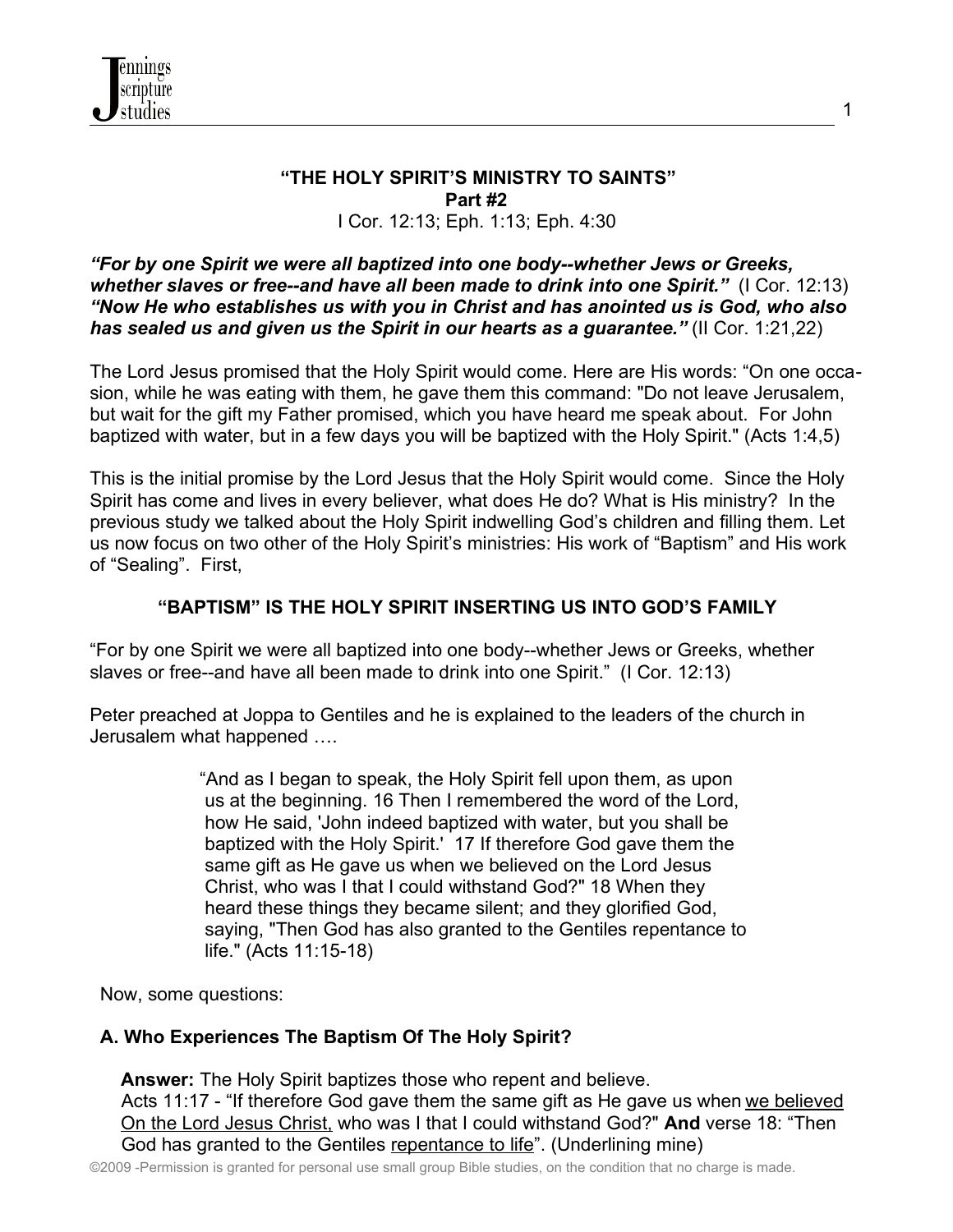# **B. When Does The Holy Spirit Baptize?**

 **Answer:** Acts 11:17 "When we believed …." **Also,** John 7 is another passage that answers the question. There we read: "He who believes in Me, as the Scripture said, 'From his innermost being will flow rivers of living water.' But this He spoke of the Spirit, whom those who believed in Him were to receive." (vs.38,39) Jesus also said "You must be born again" recorded in John chapter 3. He added, "by the Spirit." That is, when we receive the gift of God's Son, Jesus Christ, we are given the gift of God's Spirit. (John 3:6-8)

## **C. How Many Believers Are "Baptized"?**

 **Answer:** All! Every born-again person has already been Spirit baptized. I Cor. 12:13 – "For by one Spirit we were all baptized into one body--whether Jews or Greeks, whether slaves or free—and have all been made to drink into one Spirit."

## **D. What Is The Time-Frame For Spirit Baptism?**

 **Answer:** This was accomplished in the past – when we first placed our faith savingly in Jesus Christ as our Savior. Again, I Cor. 12:13 – "For by one Spirit we were all baptized into one body--whether Jews or Greeks, whether slaves or free—and have all been made to drink into one Spirit." The words, "*were all*" and "*have all been made"* are past tense!

### **E. What Is The Act Of Holy Spirit Baptism?**

 **Answer:** The Greek word for "baptize" is "baptizo" and means "to plunge, dip or submerge." The Greeks used this word to indicate either of two actions: It was used when washing: that is, plunging clothes, dishes, etc. beneath the water; It was also used when dying cloth: submerging for a long period of time.

 You don't have to have water to be baptized into the body of Christ. But, you do have to be born of the Spirit, and at that time, you are placed into and left in the body of Christ – by the Holy Spirit. Thank God, we're not put in and then taken out. There are some friends that feel that way. They feel you can loose your salvation and the Holy Spirit can place you in, but then you can jump out. I will talk about that in the next point in this lesson when we study the term "sealing."

## **F. What Is The Meaning Of "The Holy Spirit Baptism"?**

 **Answer:** Every believer, at the time of salvation, is *baptized into* the Body, the family, the Church of Jesus Christ. I repeat I Corinthians 12:13 again for it is essential to the understanding of the subject: "For by one Spirit we were all baptized into one body…" Notice particularly the words, "*by one Spirit*."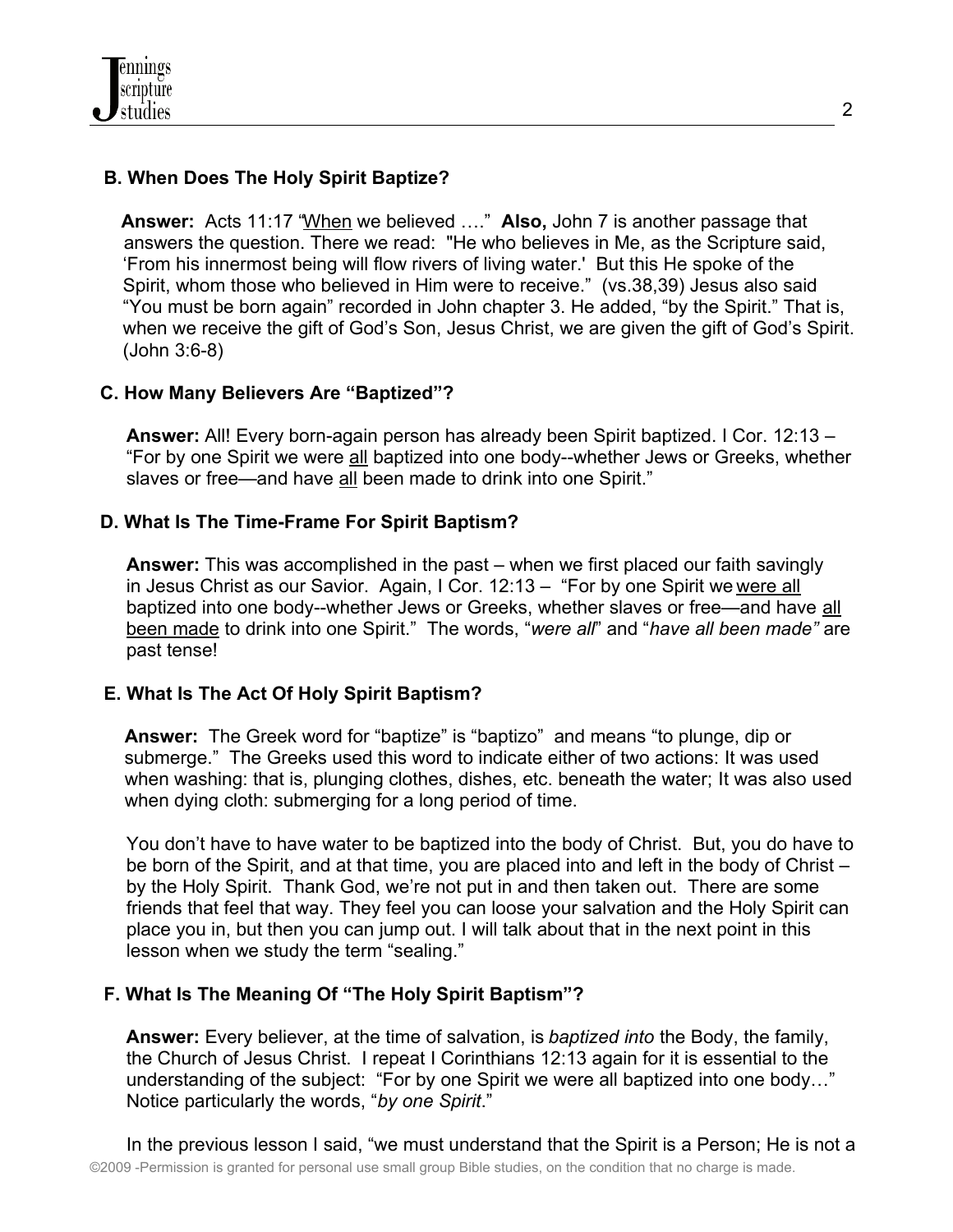fluid! Some think that to be filled with the Holy Spirit means that we get more of the Spirit. Not so! The Holy Spirit is a Person. You cannot get parts of a person." The reason for citing what I said earlier is to reinforce the truth that the Holy Spirit is a Person.

 I have repeated what I said earlier because when some discuss the "baptism" of the Holy Spirit, they have in mind that the Holy Spirit is some divine "fluid" that God pours upon us and consequently they pray for more of that heavenly "fluid" to be poured upon them. Please be aware that the verses that I have cited in this study pertaining to the baptism of the Holy Spirit are not referring to what the Holy Spirit does *upon us* but what the Holy Spirit does *with us*! Furthermore, We are not baptized into the Holy Spirit – the Holy Spirit baptizes us into Christ!

 The baptism of the Holy Spirit has to do with our union with Christ. We are plunged, submerged, inserted, introduced, placed, immersed permanently into Christ – that is the baptism of the Holy Spirit. There is no teaching in the Bible that teaches that one can be removed, unborn or unbaptized (pardon the terms) out of God's family! "For by one Spirit we were all baptized into one body."

## **Now to summarize**:

1. The baptism of the Holy Spirit, for present children of God, a past tense experience. If you are saved, you have been baptized into the family of God.

2. It is a once for all experience – never to be repeated. It is unscriptural for a believer to ask for, pray for, or seek the baptism of the Holy Spirit. There is not a single scripture that supports a saved person seeking the baptism of the Holy Spirit. Pray for His fullness, yes.

3. The confusion about the baptism of the Holy Spirit is the result of not "rightly dividing the word of truth." (II Tim.2:15) A secondary cause of misunderstanding, is a co-mingling of the terms "filling" and "baptism." There is one "Baptism." There are many "fillings."

4. The Baptism of the Holy Spirit is the insertion of a believer into the family of God – permanently and eternally. It is just that – no more and no less!

Now, let us move on to another wonderful ministry of the holy Spirit to the saints of God. It is called "sealing. "Baptism" is the Holy Spirit inserting us into God's family. What is "sealing"?

## **"SEALING" IS THE HOLY SPIRIT INSURING OUR NEW RELATIONSHIP**

Three times in the New Testament we read of our being "sealed" by the Holy Spirit and these three references answer three questions about this aspect of the Spirit's ministry.

### **A. The Meaning Of The Sealing Work.**

The sealing in the Word of God indicates three things:

 **A seal indicated Authority**. The King in ancient days would put a seal upon something, indicating that their *authority* was upon it. The tomb of the Lord Jesus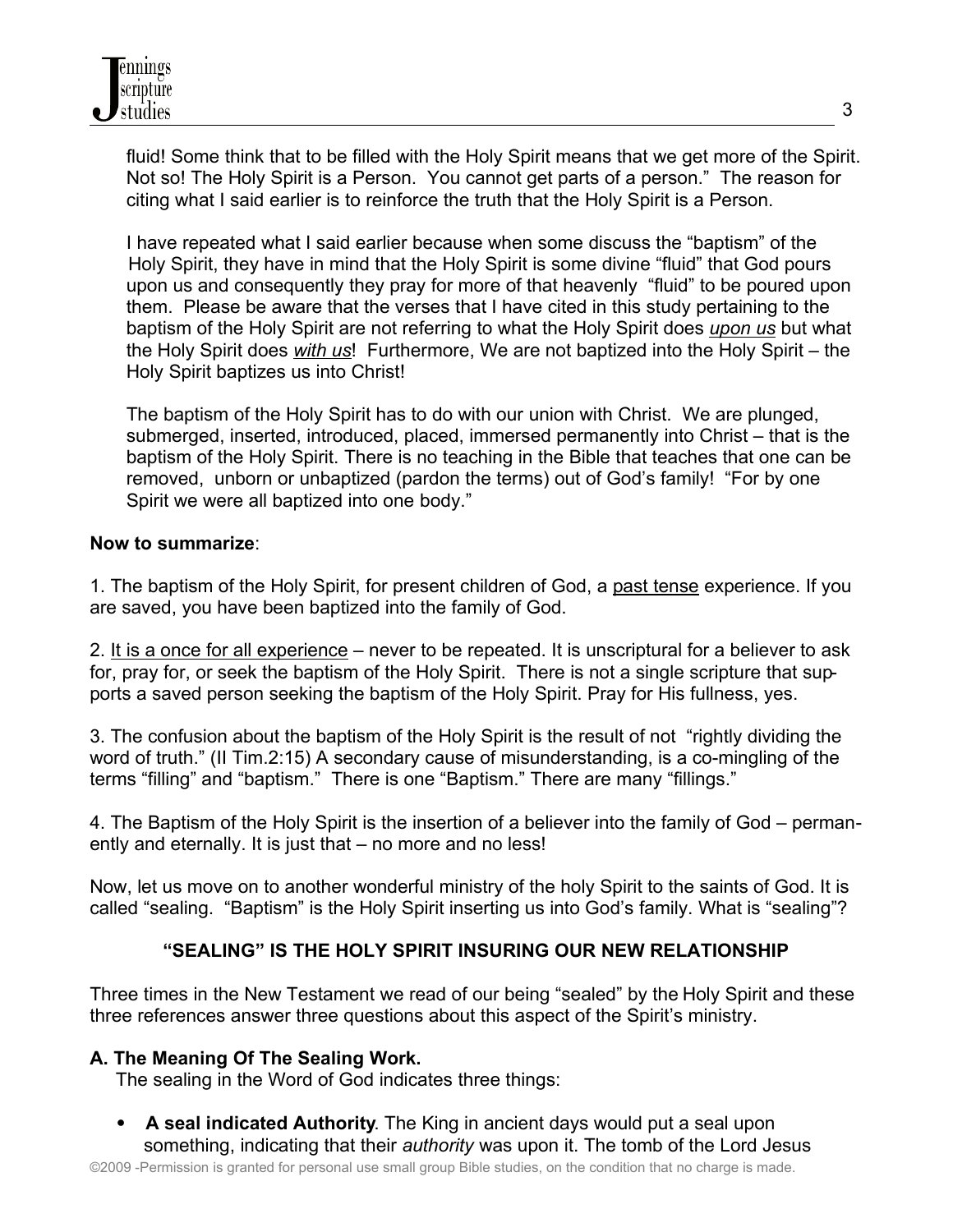had the Roman seal was put upon it.

- **A seal indicated Ownership.** Kings and Queens affixing their seals meant it was owned by royalty.
- **A seal indicated Security.** The seal of the reigning monarch meant security and protection.

The one who has been sealed with the Spirit of God is under His authority; belongs to Christ and is secure in Him until we reach our final destination – heaven!

 **Illust.** After my stint in the U.S. Naval Aviation branch of the military during the Korean War, I worked on the railroad for less than one year, until the Fall Semester of college Began and I could resume my education. I was a Yard Clerk. Part of my responsibility was to check the railroad cars to see if the seal on the doors had been broken. When merchandise was put into the cars the doors were sealed and were not to be opened until arrival at the final destination. We have been sealed by the Holy Spirit until we arrive at our Father's House and no one can break the seal!

## **B. The Minister Of The Sealing Work.**

 Below are the three New Testament verses that speak directly to the sealing ministry of the Holy Spirit.

### **1. Who Seals?**

 II Cor. 1:21,22 "Now He who establishes us with you in Christ and has anointed us is God, who also has sealed us and given us the Spirit in our hearts as a guarantee."

### **2. When Are We Sealed?**

 Eph. 1:13,14 "….having believed, you were sealed with the Holy Spirit of promise, who is the guarantee of our inheritance until the redemption of the purchased possession, to the praise of His glory."

### **3. How Long Are We Sealed?**

 Eph. 4:30 – "And grieve not the holy Spirit of God, whereby you are sealed unto the day of redemption."

At the time of salvation we are sealed with the Holy Spirit thus assuring the eternality of our salvation.

I must confess that some people look like they've been pickled rather than preserved! There is a song that I have heard many times in churches titled, "Sweet Holy Spirit." Well, I'm not so sure how theologically correct it is in every point, but I think the Holy Spirit is a sweetening influence and not a souring one. I believe we ought to look more like we're preserved than pickled when we have been sealed with the Holy Spirit.